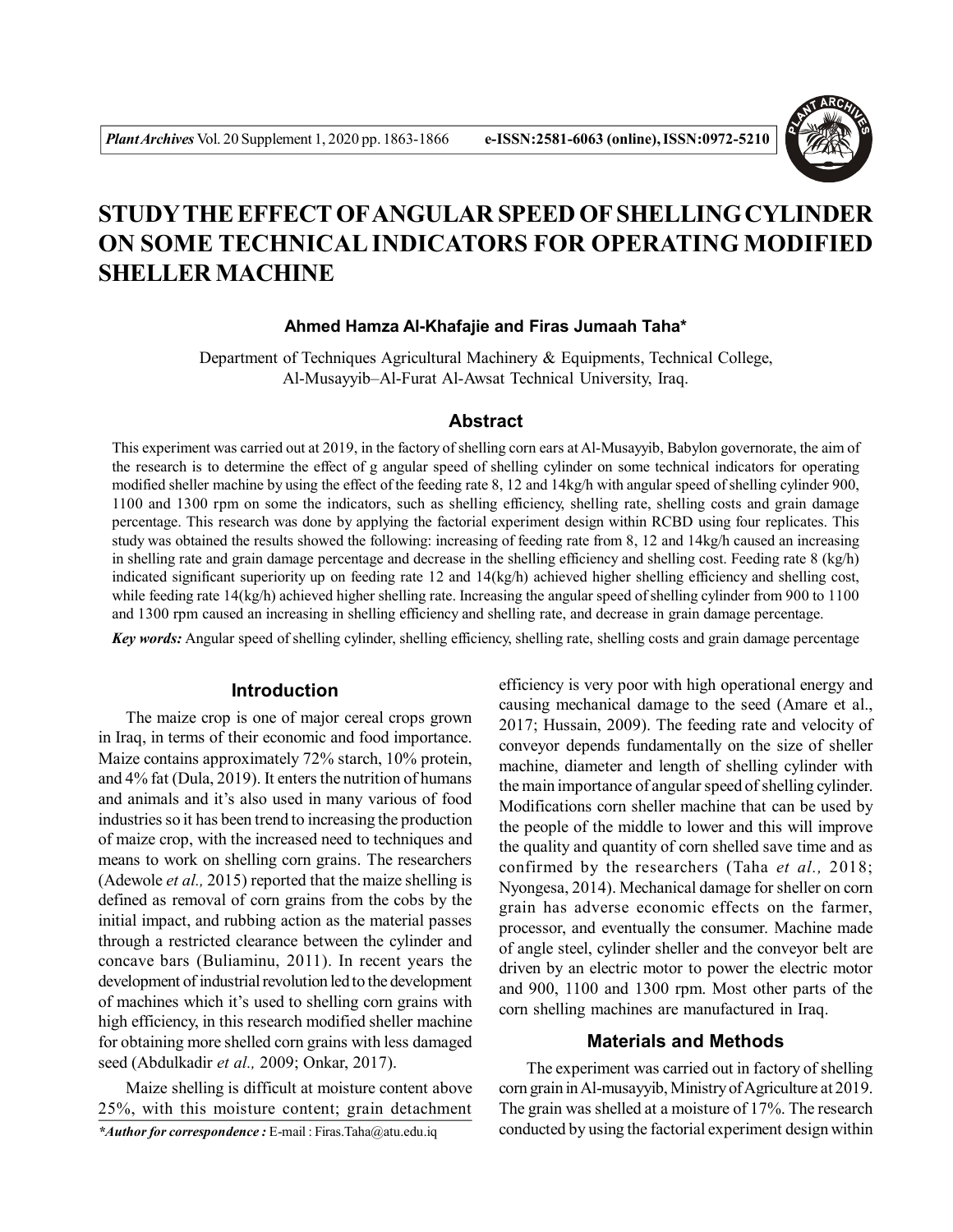RCBD using four replicates to study two factors:

**Feeding rate:** This included 8, 12 and 14(kg/h), was done through a conveyor belt driven by an electric motor to power 7 hp.

**Angular speed of shelling cylinder:** which included speeds of 900, 1100 and 1300 rpm, this was done through a cylinder with a diameter of 150 mm and a length of 950 mm and installed on it plates shaped radially with 6 panels and a distance 25 mm between a plate and another. The speed is controlled by electric motor (Leroy Somer), which is characterized by (three phase - variable speed) and power 20 hp.

#### **Indicators studied:**

**Shelling efficiency:** the following formula given by (Al-sharifi *et al.,* 2019) :

$$
E_{sh} \quad \frac{W_T \quad W_{unsh}}{W_T} \quad 100
$$

 $E<sub>sh</sub>$  = Shelling efficiency %

 $W_T$  = Total weight of shelled grains (kg.).

 $W_{unsh}$  = Weight of unshelled grains (kg.).

**Shelling rate:** It is calculated by using the following equation that is given by (Ali *et al.,* 2018) :

$$
Sh_{\scriptscriptstyle{rate}} \quad \frac{W_{\scriptscriptstyle{sh.}}}{T}
$$

 $Sh<sub>rate</sub> = shelling rate (kg.h<sup>-1</sup>).$  $W_{sh}$  = Weight of shelled grains (kg.).  $T = Time (h)$ .

**Shelling cost:** is calculated according to the equation that is given by (El-desoukey, 2007):

$$
S_c \quad \frac{P}{H} \quad \frac{1}{a} \quad \frac{i}{2} \quad t \quad r \qquad P_m \quad E_p \quad \frac{0}{175}
$$

 $S_{\downarrow}c$  = shelling costs (dinar.h<sup> $\uparrow$ </sup>(-1)).

 $P = price of the equipment (dinar).$ 

 $H =$  working hours yearly.

a = life expected of the machine, year.

 $i =$  interest rate  $(\frac{6}{6})$ .

 $t =$  taxes and over heads ration  $(\%).$ 

 $r =$  repair and maintenance ration  $(\%)$ .

.

 $P_m$  = power of motor (kW).

$$
Ep = electricity cost, \frac{dinar}{kW}.h
$$

 $O =$  operator monthly salary (dinars).

 $175$  = the monthly average working hours.

**Grain damage percentage:** the following formula given determine the percentage of grain damage with weight the split and cracked grains are weighted (Elsharawy, 2015):

$$
D_G \quad \frac{W_{se}}{W_s} \quad 100
$$

 $D_c$  = Grain damage percentage (%).

 $W_{\text{se}}$  = Weight of split grains (g).

 $W_s$  = Total weight of shelled grains (g).

## **Results and Discussion**

The table 1 shows the effect of feeding rate and angular speed of shelling cylinder on shelling efficiency (%). As the results of the statistical analysis showed that there are significant effect feeding rate by using L.S.D at the 0.05 level where the superiority feeding rate 8 (kg/ h) on feeding rate 12 and 14 (kg/h) achieved the higher shelling efficiency amounted 98.33%, also registered angular speed of shelling cylinder 1300 (rpm) achieved higher shelling efficiency amounted 96.11% . As shown in table 1 that feeding rate 8 (kg/h) and 1300 (rpm) achieved higher shelling efficiency 100.00 %, while feeding rate 14 (kg/h) and angular speed of shelling cylinder 900 (rpm) achieved less shelling efficiency 78.49 %. The reason of that because an increasing the angular speed of shelling cylinder led to increasing in a shelling efficiency indicated by other researchers (Ilori *et al.,* 2013).

The table 2 shows the effect of feeding rate and angular speed of shelling cylinder shelling rate (kg/h). As the results of the statistical analysis showed that there is significant effect feeding rate by using L.S.D at the 0.05 level where the superiority feeding rate 14 (kg/h) on feeding rate 8 and 12 (kg/h) achieved higher shelling rate amounted 18.68 (kg/h), also registered angular speed of shelling cylinder 1300 (rpm) higher shelling rate amounted 17.93 (kg/h). As shown in table 2 that feeding rate 14 (kg/h) and 1300 (rpm) achieved higher shelling rate 21.96 (kg/h), while feeding rate 8 (kg/h) and angular speed of shelling cylinder 900 (rpm) achieved less shelling rate 9.13 (kg/h). The reason due to the interaction between the angular speed of shelling cylinder and feeding rate led to increase shelling rate this allowed to decrease time required for sheller production as indicated by other researchers (Kumar, 2013).

The table 3 shows the effect of feeding rate and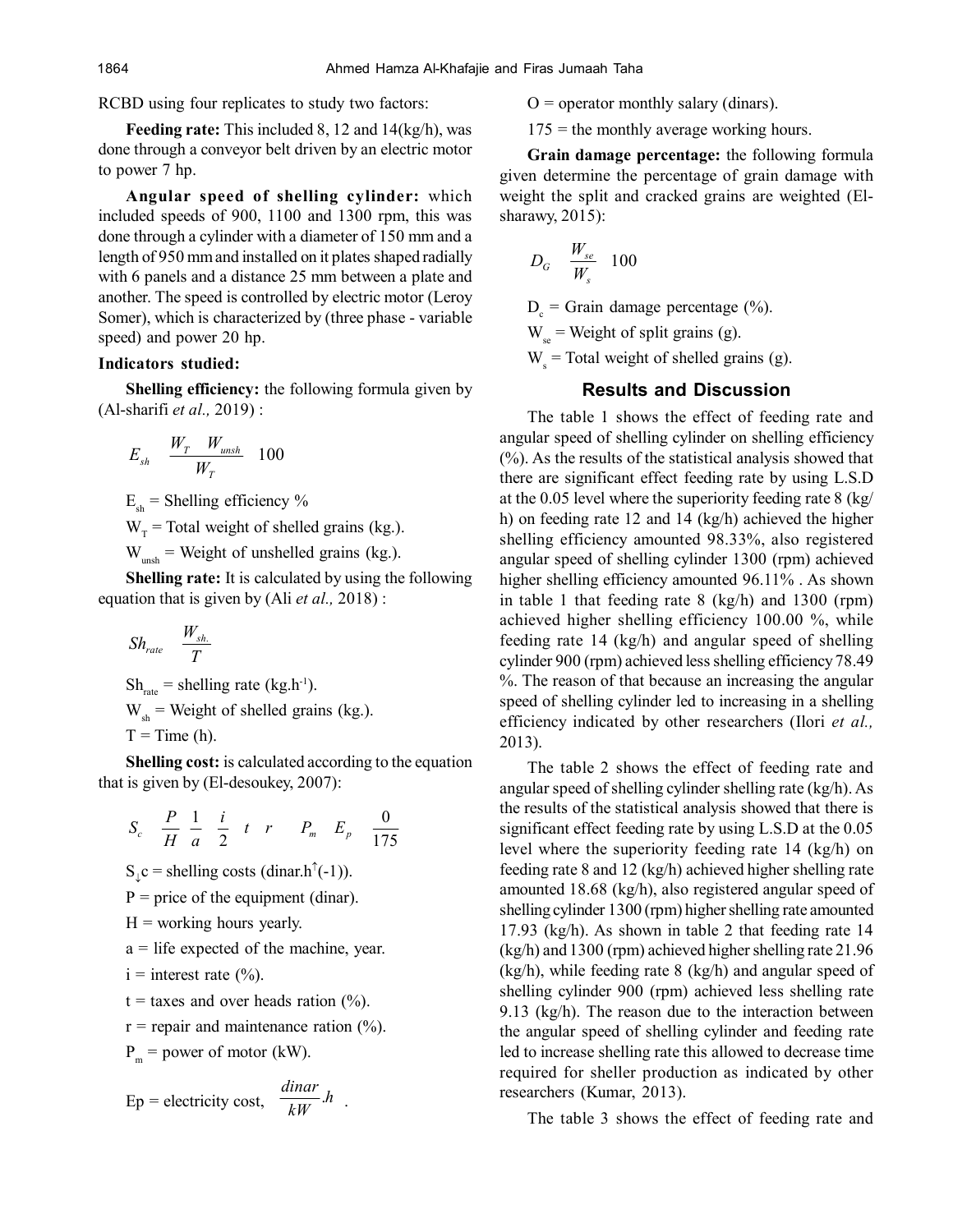angular speed of shelling cylinder shelling cost (dinar/h). As the results of the statistical analysis showed that there is significant effect feeding rate by using L.S.D at the 0.05 level where the superiority feeding rate 14 (kg/h) on feeding rate 8 and 12 (kg/h) achieved less shelling cost amounted 185.34 (dinar.h<sup>-1</sup>), also registered angular speed of shelling cylinder 1300 (rpm) less shelling cost amounted  $169.03$  (dinar.h<sup>-1</sup>). As shown in table 3 that feeding rate 14 (kg/h) and 1300 (rpm) achieved less shelling cost 158.53 (dinar.h<sup>-1</sup>), while feeding rate 8 (kg/h<sup>-1</sup>) and feeding rate angular speed of shelling cylinder 900 (rpm) achieved higher shelling cost  $273.53$  (dinar.h<sup>-1</sup>) The shelling cost increased because of the shelling cost proportional

**Table 1:** Effect of feeding rate and angular speed of shelling cylinder on shelling efficiency (%)

| Feeding       | angular speed of shelling cylinder (rpm) |             |            | <b>Average</b> |
|---------------|------------------------------------------|-------------|------------|----------------|
| rate $(kg/h)$ | 900                                      | <b>1100</b> | 1300       |                |
|               | 96.41                                    | 98.57       | 100.00     | 98.33          |
| 1214          | 85.5378.49                               | 92.7783.36  | 99.2889.04 | 92.5383.63     |
| LS.D          |                                          | 4.29        |            | 2.87           |
| Average       | 86.81                                    | 91.57       | 96.11      |                |
| LS.D          |                                          | 3.36        |            |                |

**Table 2:** Effect of feeding rate and angular speed of shelling cylinder on shelling rate (kg/h)

| Feeding     | angular speed of shelling cylinder (rpm) |            |            | <b>Average</b> |
|-------------|------------------------------------------|------------|------------|----------------|
| rate (kg/h) | 900                                      | 1100       | 1300       |                |
|             | 913                                      | 11.27      | 13.59      | 11.33          |
| 1214        | 12.2915.36                               | 16.9118.72 | 18.2421.96 | 15.8118.68     |
| LS.D        |                                          | 0.660      |            | 0.421          |
| Average     | 12.26                                    | 15.63      | 17.93      |                |
| L.S.D       |                                          | 0.492      |            |                |

Table 3: Effect of feeding rate and angular speed of shelling cylinder 2 on shelling cost (dinar/h).

| Feeding     | angular speed of shelling cylinder (rpm) |        |                                        | <b>Average</b> |
|-------------|------------------------------------------|--------|----------------------------------------|----------------|
| rate (kg/h) | 900                                      | 1100   | 1300                                   |                |
|             | 273.53                                   | 219.05 | 182.37                                 | 224.98         |
| 1214        | 238.48209.15                             |        | 204.68188.34 166.19158.53 203.12185.34 |                |
| LSD         |                                          | 825    |                                        | 6.13           |
| Average     | 240.39                                   | 204.02 | 169.03                                 |                |
| L.S.D       |                                          | 646    |                                        |                |

**Table 4:** Effect of feeding rate and angular speed of shelling cylinder on grain damage percentage (%)

| Feeding     | angular speed of shelling cylinder (rpm) |            |            | <b>Average</b> |
|-------------|------------------------------------------|------------|------------|----------------|
| rate (kg/h) | 900                                      | 1100       | 1300       |                |
|             | 2.952                                    | 3.106      | 3.220      | 3.093          |
| 1214        | 3.4753.838                               | 3.6293.974 | 3.8154.169 | 3.6403.994     |
| LSD         |                                          | 0.318      |            | 0.195          |
| Average     | 3.422                                    | 3.570      | 3.735      |                |
| LS.D        |                                          | 0.214      |            |                |

inversely with the time of shelling, especially with the less time required for shelling grain when the angular speed of shelling cylinder increased , indicated by other researchers (Aswanda, 2014; Yekinni, 2017).

The table 4 shows the effect of feeding rate and angular speed of shelling cylinder grain damage percentage (%). As the results of the statistical analysis showed that there is significant effect feeding rate by using L.S.D at the 0.05 level where the superiority feeding rate 8 (kg/h) on feeding rate 12 and 14 (kg/h) achieved less grain damage percentage amounted 3.093 (%), also registered angular speed of shelling cylinder 900 (rpm) less grain damage percentage amounted 3.422 (%). As

> shown in table 4 that feeding rate 8 (kg/h) and 900 (rpm) achieved less grain damage percentage 2.952(%), while feeding rate 14 (kg/h) and angular speed of shelling cylinder 1300 (rpm) achieved higher grain damage percentage 4.169 (%). The reason of increase grain damage percentage because is directly proportional to the angular speed of shelling cylinder, also because that there are so much impact force of cylinder plates on shelled grain when angular speed of shelling cylinder increased hence increasing the grain damage percentage indicated by the researchers (Tastra, 2009; Bako, 2017).

# **Conclusion**

- 1- It can be concluded that the angular speed of shelling cylinder 1300 (m/min) with feeding rate 2.4 (m/s) led to decrease the labor cost and maintenance & repair cost.
- The angular speed of shelling cylinder 1300 (m/min) with feeding rate 2.4 (m/s) led to an increasing in power consumed cost and shelling cost.

## **References**

- Abdulkadir, B.H., S.A. Mattew, A.O. Olufemi and C.U. Ikechukwu (2009). Design and Construction of Maize Threshing Machine, *Assumption University Journal of Technology,* **12(3):** 199 - 206.
- Adewole, C.A., T.M. Babajide, A.M. Oke, N.A. Babajide, D.O. Aremu and C.A. Ogunlade (2015). Critical Evaluation of Locally fabricated Maize Shelling Machine. *International Journal of Engineering Science and Innovative Technology,* **4(2):** 67-73.
- Ali, M.A., A. Akbar and B.A. Abbas (2018). Studying and evaluating the performance of locally fabricated and developed maize sheller. *Journal of Research in Ecology,* **6(2):** 1822-1831.